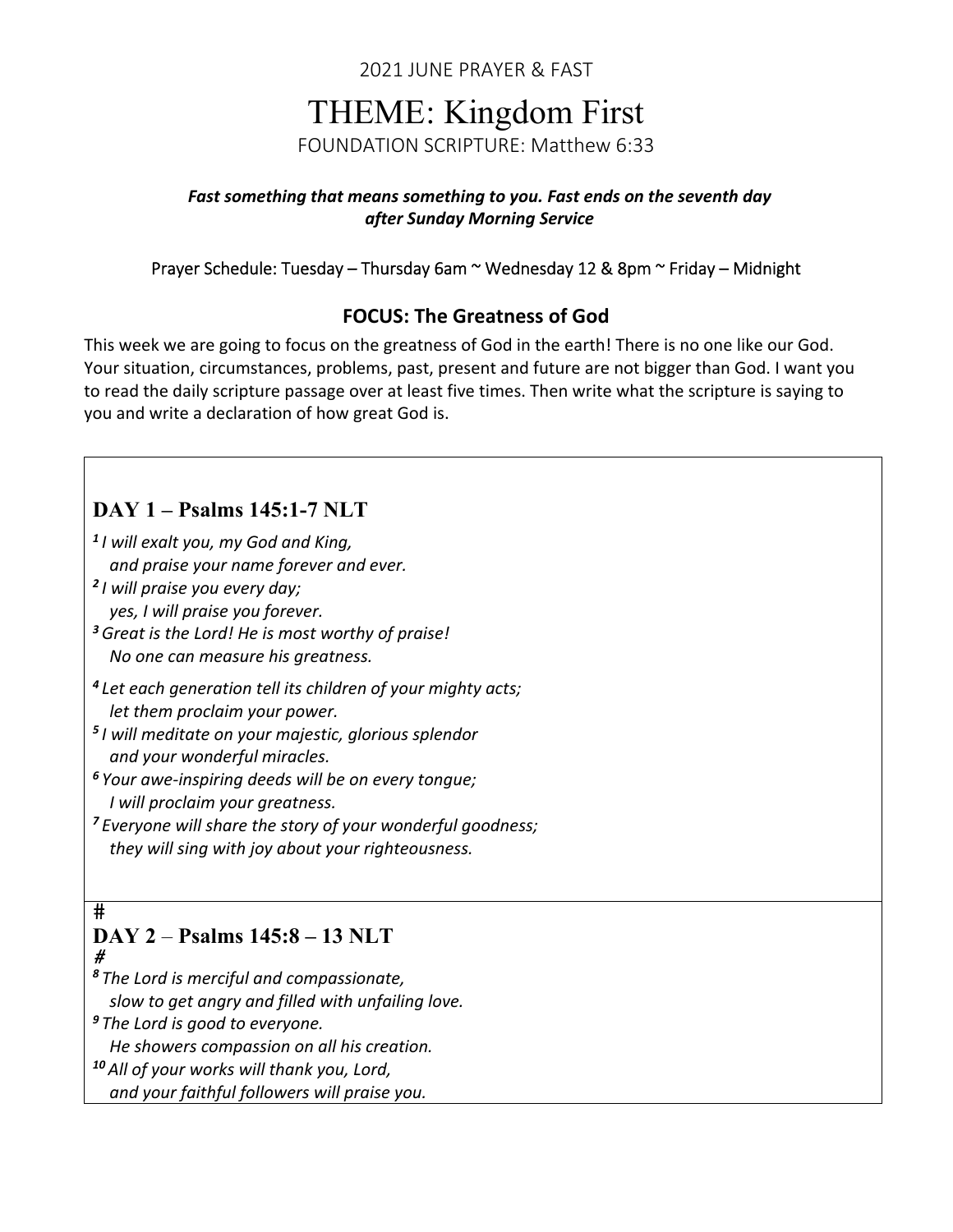*<sup>11</sup> They will speak of the glory of your kingdom; they will give examples of your power. <sup>12</sup> They will tell about your mighty deeds and about the majesty and glory of your reign. <sup>13</sup> For your kingdom is an everlasting kingdom. You rule throughout all generations. The Lord always keeps his promises; he is gracious in all he does.*

# **DAY 3 – 1 Chronicles 29:10 – 12 NLT**

*<sup>10</sup> Then David praised the Lord in the presence of the whole assembly:* "O Lord, the God of our ancestor Israel, may you be praised forever and ever! <sup>11</sup> Yours, O Lord, is *the greatness, the power, the glory, the victory, and the majesty. Everything in the heavens and on* earth is yours, O Lord, and this is your kingdom. We adore you as the one who is over all *things. <sup>12</sup>Wealth and honor come from you alone, for you rule over everything. Power and might are in your hand, and at your discretion people are made great and given strength.*

# **DAY 4 – Isaiah 40:12 – 17 NLT**

*<sup>12</sup>Who else has held the oceans in his hand? Who has measured off the heavens with his fingers? Who else knows the weight of the earth or has weighed the mountains and hills on a scale? <sup>13</sup>Who is able to advise the Spirit of the Lord?[c] Who knows enough to give him advice or teach him? <sup>14</sup>Has the Lord ever needed anyone's advice? Does he need instruction about what is good? Did someone teach him what is right or show him the path of justice? <sup>15</sup>No, for all the nations of the world are but a drop in the bucket. They are nothing more than dust on the scales. He picks up the whole earth as though it were a grain of sand. <sup>16</sup> All the wood in Lebanon's forests and all Lebanon's animals would not be enough to make a burnt offering worthy of our God. <sup>17</sup> The nations of the world are worth nothing to him. In his eyes they count for less than nothing— mere emptiness and froth.*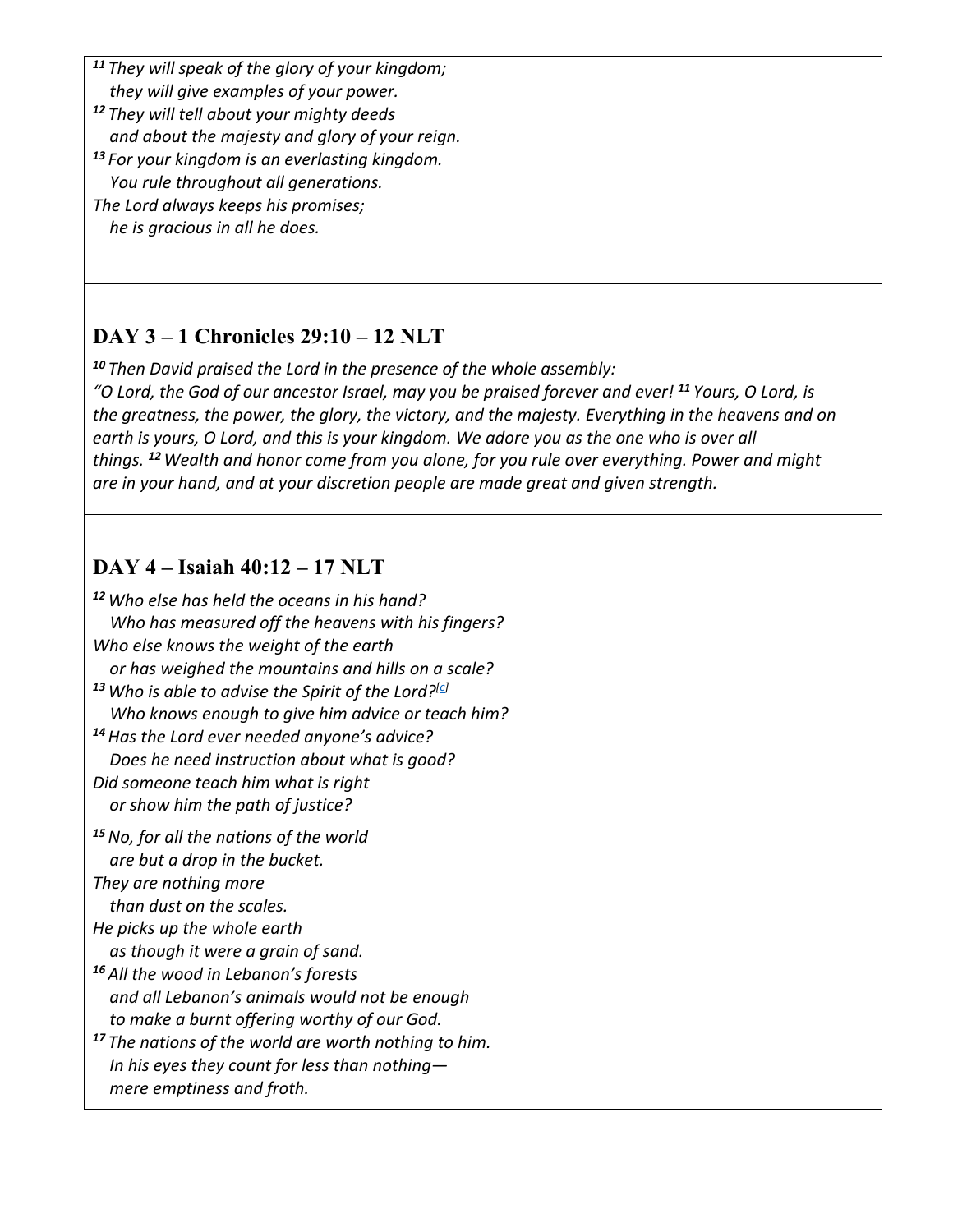## *Day 5 –* **Isaiah 40:18 – 25 NLT**

*<sup>18</sup> To whom can you compare God? What image can you find to resemble him? <sup>19</sup> Can he be compared to an idol formed in a mold, overlaid with gold, and decorated with silver chains? <sup>20</sup>Or if people are too poor for that, they might at least choose wood that won't decay and a skilled craftsman to carve an image that won't fall down! <sup>21</sup>Haven't you heard? Don't you understand? Are you deaf to the words of God the words he gave before the world began? Are you so ignorant? <sup>22</sup>God sits above the circle of the earth. The people below seem like grasshoppers to him! He spreads out the heavens like a curtain and makes his tent from them. <sup>23</sup>He judges the great people of the world and brings them all to nothing.*

*<sup>24</sup> They hardly get started, barely taking root, when he blows on them and they wither. The wind carries them off like chaff.*

*<sup>25</sup> "To whom will you compare me? Who is my equal?" asks the Holy One.*

#### $#$

 $\overline{\#}$ 

### **DAY 6 – Isaiah 40:26 -31 NLT**

 $#$ 

*<sup>26</sup> Look up into the heavens.*

 *Who created all the stars?*

*He brings them out like an army, one after another,*

 *calling each by its name.*

*Because of his great power and incomparable strength,*

 *not a single one is missing.*

*27O Jacob, how can you say the Lord does not see your troubles?*

 *O Israel, how can you say God ignores your rights?*

*28Have you never heard?*

 *Have you never understood?*

*The Lord is the everlasting God, the Creator of all the earth.*

*He never grows weak or weary.*

 *No one can measure the depths of his understanding.*

*29He gives power to the weak*